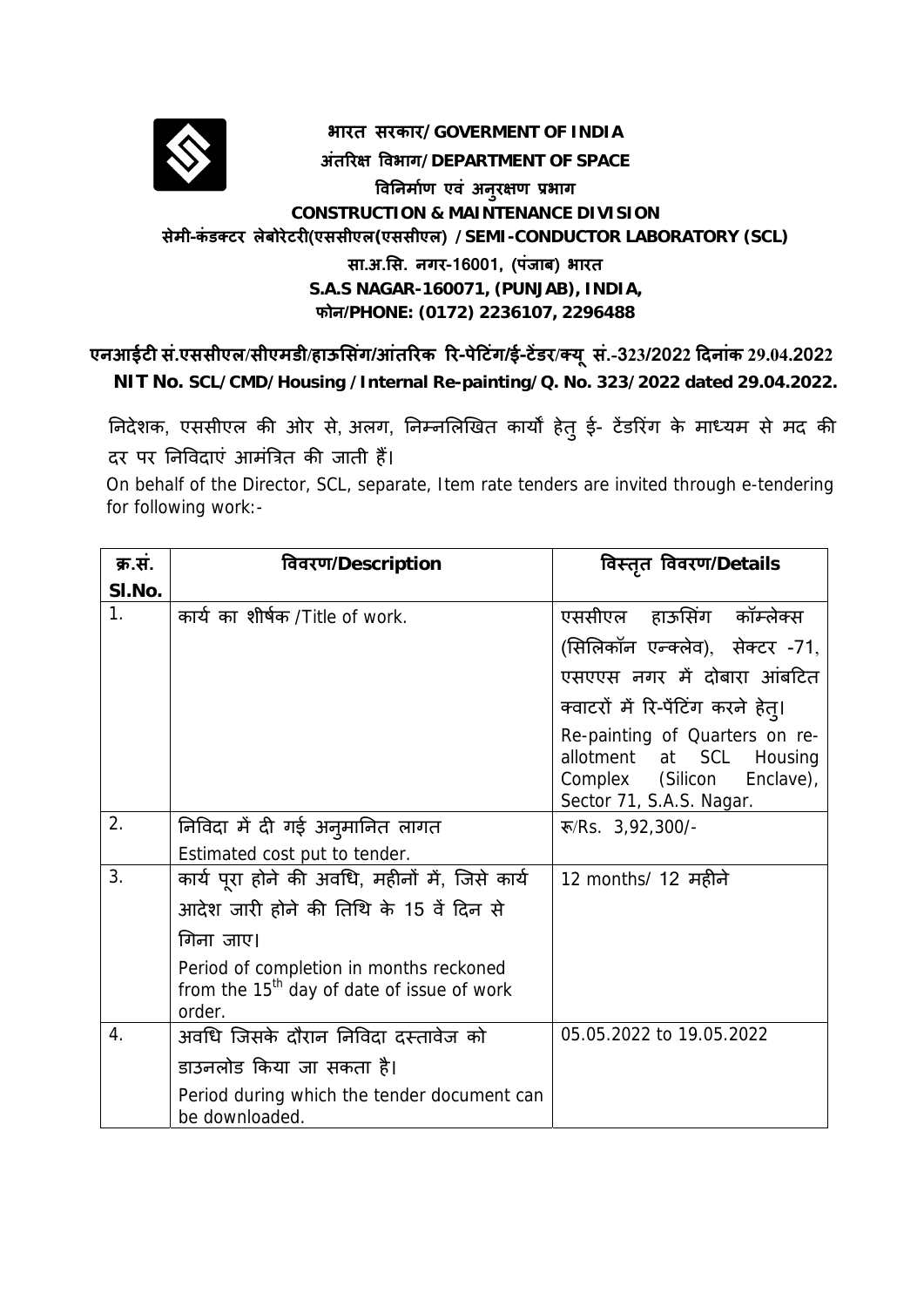| 5. | निविदा दस्तावेज को अपलोड करने की अंतिम       | 22.05.2022 Upto 1700 Hrs              |
|----|----------------------------------------------|---------------------------------------|
|    | तिथि एवं समय                                 |                                       |
|    | Last date and time for uploading of tenders. |                                       |
| 6. | निविदा खोलने की नियत तिथि एवं समय            | 25.05.2022 at 1500 Hrs                |
|    | Due date and time of opening of tenders.     |                                       |
|    | धरोहर राशि जमा( ईएमडी)                       | $\overline{\mathbf{S}}$ / Rs. 7,846/- |
|    | Earnest money deposit (EMD)                  |                                       |

## **1. िनिवदा दèतावेज जारी करने हेतुअहर्ता मापदंड /Eligibility Criteria for issue of Tender Documents:**

Tender documents will be issued only to those who satisfy the following eligibility criteria: निविदा दस्तावेज केवल उन्हीं को जारी किए जाएगे जो निम्न योग्य मानदंडो को पूरा करते हैं।

| S.No. | <b>Eligibility Criteria</b>                                                                                                                                                                                                                                                                                                                                                                                                                                                                                                                                                                                                                                                                           | Documentary proof for the<br>eligibility (Self attested copies to                                                                                                                                                                                                                                                                                                                                                                                                                                                                                                                          |
|-------|-------------------------------------------------------------------------------------------------------------------------------------------------------------------------------------------------------------------------------------------------------------------------------------------------------------------------------------------------------------------------------------------------------------------------------------------------------------------------------------------------------------------------------------------------------------------------------------------------------------------------------------------------------------------------------------------------------|--------------------------------------------------------------------------------------------------------------------------------------------------------------------------------------------------------------------------------------------------------------------------------------------------------------------------------------------------------------------------------------------------------------------------------------------------------------------------------------------------------------------------------------------------------------------------------------------|
| a.    | पिछले सात वर्षों के दौरान निम्नलिखित कार्य<br>संतोषजनक रूप से पूर्ण किए होने चाहिए।<br>निविदा प्रस्तुत करने की अंतिम तिथि के<br>पिछले दिवस की समाप्ति पर।<br>i. तीन समान कार्य, प्रत्येक की लागत प्राक्कलित<br>लागत के 40% से कम नहीं होना चाहिए। (या)<br>ii. दो समान कार्य, प्रत्येक की लागत प्राक्कलित<br>लागत के 60% से कम नहीं होना चाहिए। (या)<br>iii. एक समान कार्य, जिसकी लागत प्राक्कलित<br>लागत के 80% से कम नहीं होना चाहिए।<br>Should have satisfactorily completed the<br>works as mentioned below during the<br>last Seven years ending previous day of<br>last date of submission of bids.<br>Three similar works each costing not<br>i.<br>less than 40% of the estimated cost<br>(or) | be scanned and uploaded<br>i. कार्य आदेशों तथा स्थापना कार्य अन् <b>भव</b><br>से संबंधित प्राधिकारी दवारा जारी पूर्णता<br>प्रमाण- पत्र की प्रमाणित प्रति ।<br>Certified copy of work orders and<br>completion certificates issued by<br>the authority concerned to<br>establish work experience.<br>निजी कंपनियों दवारा कार्यों हेत्<br>ii.<br>पूर्णता प्रमाण- पत्र के साथ टी.डी.एस<br>(स्रोत पर कटौती किया गया कर)<br>प्रमाण- पत्र भी देना होगा।<br>Completion certificates for works<br>issued by private parties shall be<br>supported by TDS (Tax<br>Deduction at Source) certificate. |
|       | ii. Two similar works each costing not<br>less than 60% of the estimated cost<br>(or)<br>iii. One similar work costing not less<br>than 80% of the estimated cost.                                                                                                                                                                                                                                                                                                                                                                                                                                                                                                                                    |                                                                                                                                                                                                                                                                                                                                                                                                                                                                                                                                                                                            |
|       | Note:                                                                                                                                                                                                                                                                                                                                                                                                                                                                                                                                                                                                                                                                                                 | इसी तरह के कार्य से आशय है कि "पेंटिंग कार्य और/अथवा  अन्य कार्यों के साथ-                                                                                                                                                                                                                                                                                                                                                                                                                                                                                                                 |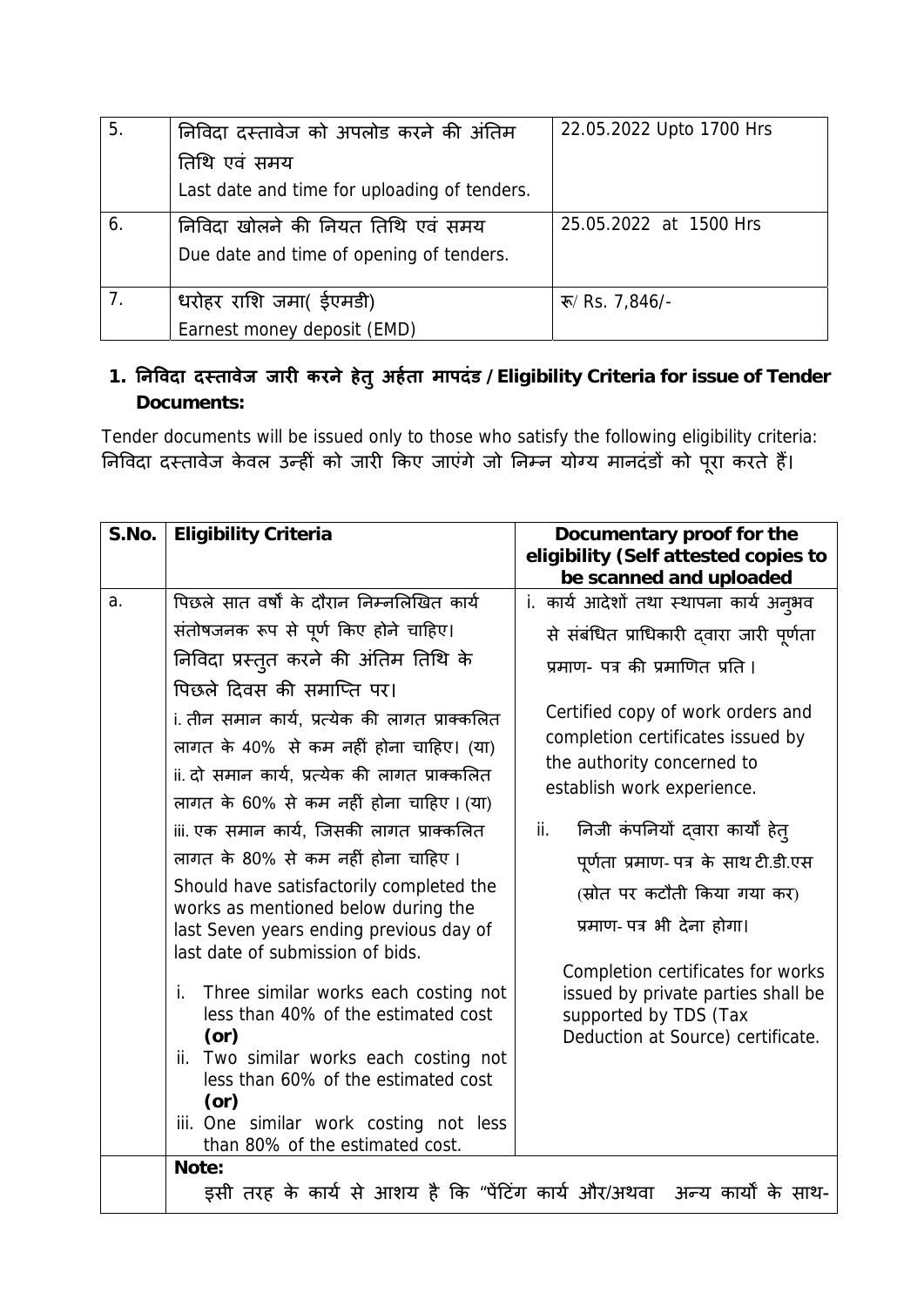| साथ "सिविल कार्य जिसमें पेंटिंग कार्य शामिल है।"                                                                                                                                                                             |
|------------------------------------------------------------------------------------------------------------------------------------------------------------------------------------------------------------------------------|
| Similar work shall mean "Painting works and/or Civil works comprising inter-                                                                                                                                                 |
| alia painting works."                                                                                                                                                                                                        |
| i. किए गए कार्य का मूल्य, कार्य के वास्तविक मूल्य में 7% प्रति वर्ष की साधारण                                                                                                                                                |
| दर से बढ़ोत्तरी करने पर वर्तमान लागत पर स्तर तक हो जाना चाहिए, जिसकी                                                                                                                                                         |
| गणना कार्य  समाप्त होने की तिथि से बोली हेत् आवेदन की प्राप्ति की अंतिम                                                                                                                                                      |
| तारीख तक की जाए।                                                                                                                                                                                                             |
| The value of executed works shall be brought to current costing level by<br>enhancing the actual value of work at simple rate of 7% per annum,<br>calculated from the date of completion to last date of submission of bids. |
| सब कॉन्ट्रैक्ट अथवा संयुक्त वेंचर को योग्यता/मूल्यांकन के मैरिट में नहीं रखा<br>ii.                                                                                                                                          |
| जाएगा।                                                                                                                                                                                                                       |
| Work executed as sub-contract or joint-venture will not merit for eligibility<br>/evaluation.                                                                                                                                |

- 3) निविदा प्रक्रिया URLके www.tenderwizard.com/ISRO पते पर ऑन लाइन की जानी है। इच्छुक निविदा धारक वेबसाइट पर उपलब्ध निविदा को भेज सकते हैं। निविदा धारकों को सलाह दी जाती है कि वे उपरोक्त पोर्टल पर डिजिटल हस्ताक्षर की सहित अपना पंजीकरण कराएं। जो पहले से ही पंजीकृत हैं वे लॉगिन के दवारा निविदा में भाग ले सकते हैं। The tendering process is online at URL address www.tenderwizard.com/ISRO. Interested tenderers may go through the tender available in the website. Tenderers are advised to register themselves in the above portal , with Digital signature key. Those who have already registered can participate in the tender by logging into the portal.
- 4) अकेले निविदा दस्तावेज डाउनलोड कर लेने मात्र से ही निविदाकार इस बोली में भाग लेने के लिए पात्र नहीं होंगे। निविदाकार दवारा अपलोड किए गए दस्तावेज़ बाद में विभाग दवारा सत्यापित किए जाएंगे। आवश्यकतानुसार सही नहीं पाए जाने की अवस्था में स्वीकार नहीं किए जाएंगे।

Downloading the tender documents alone will not make a tenderer eligible for participating in the bidding. The documents uploaded by the tendered will be subject to verification subsequently by Department. If found not meeting the requirement, such offers will be rejected.

5) (a) निविदाकार को उपरोक्त पैरा 1 में दी गई राशि का अग्रिम धन निक्षेप मांग पत्र/मांग- पत्र रसीद, अनुसूचित बैंक द्वारा सावधि जमा रसीद के रूप मे, सेमी-कडक्टर लेबोरेटरी के पक्ष मे, मोहाली /चडीगढ़ में देय हो,(या)अनुसूचित बैंक द्वारा जारी बैंक प्रत्याभूति के रूप में जमा करना होगा। बैंक दवारा जारी बैंक प्रत्याभूति के रूप में जमा करना होगा। अग्रिम धन निक्षेप, निविदा प्राप्त होने की अंतिम तिथि से **180 दिनों** तक मान्य होना चाहिए। ईएमडी उपकरणों की स्कैन की गई कॉपी को दस्तावेज लैब में अपलोड किया जाएगा। ईएमडी को डीडी के रूप में दिए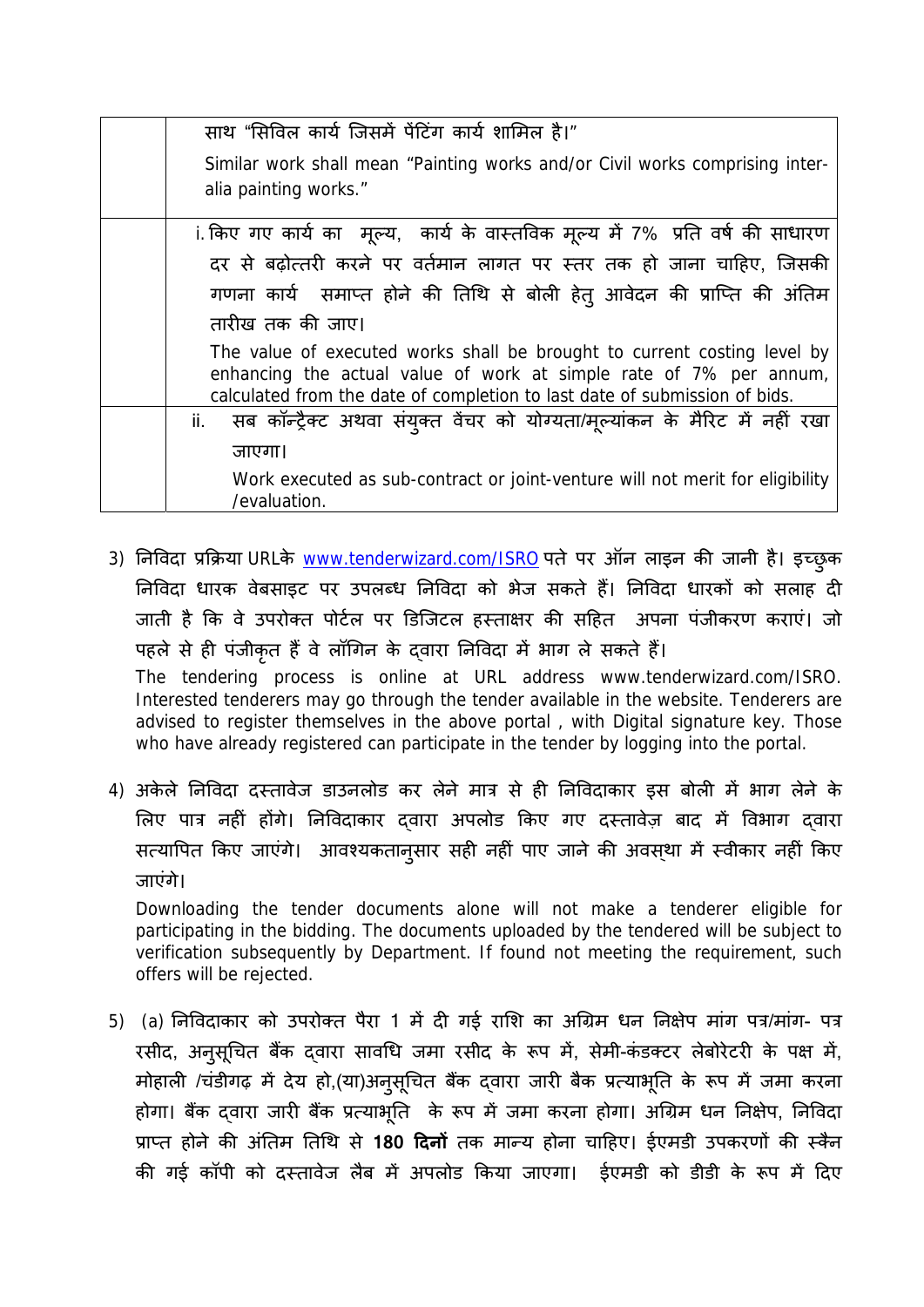जाने पर टेंडर खोलने में डसे जमा कर लिया जाएगा और असफल निविदा धारकों को विभाग दवारा चैक/इलैक्ट्रॉनिकली के माध्यम से ईएमडी लौटा दी जाएगी।

Tenders should be accompanied with Earnest Money Deposit for value specified in Para 1 above in the form of Deposit at Call receipt/Term Deposit Receipt/crossed DD of any Scheduled Bank issued in favour of Semi-Conductor Laboratory payable at Mohali/Chandigarh (or) in the form of Bank guarantee issued by a scheduled bank. Earnest Money Deposit shall be valid for **180 days** from the due date of receipt of tenders. In case EMD in the form of DD is furnished, the same will be encashed immediately on opening of tender and refund of EMD for unsuccessful tenderers will be made through cheque/electronically by the Department.

एमएसएमई इकाई जो निविदा लागत/धरोहर राशि में छूट का दावा करते हैं, उन्हें जिला औद्योगिक केन्द्र/खादी अथवा औद्योगिक बोडे/कोइर बोडे/ राष्ट्रीय लघु उद्योग आयोग/हस्तशिल्प और हैण्डल़म के निदेशालय अथवा एमएसएमई मंत्रालय दवारा विनिर्धारित कोई अन्य निकाय दवारा जारी पंजीकृत प्रमाणपत्र को एमएसएमई उद्योग आधार ज्ञापन के साथ प्रस्तुत ुकरना होगा। ज्ञापन/प्रमाणपत्र िनिवदा की देय/ बढ़ाई गई ितिथ तक वैध हो।

(b) The MSME units claiming exemption of Tender cost/EMD should submit MSME UDYOG ADHAR MEMORANDUM or registration certificate issued by District Industries Centre (DIC)/Khadi & Industries board (KVIB)/Coir board/national small industries commission (NSIC)/ Directorate of handicrafts and handloom or any other body specified by Ministry of MSME. The memorandum/certificate shall be valid as on due date/extended due date of the tender.

6) उपरोक्त पैरा-1 में दिए गए अनुसार निविदा को प्रमुख, निर्माण एवं अनुरक्षण प्रभाग, एससीएल के कार्यालय में निर्धारित तिथि एवं समय में खोला जाएगा।

Tenders will be opened at the Office of the Head, Construction and Maintenance, SCL on the stipulated date and time specified in Para 1 above.

- 7) उपरोक्त पैरा-2 में उल्लेख किए गए दस्तावेजों के अलावा संलग्न किए गए बिना शर्त स्वीकृति दस्तावेजों पर अनिवार्य दस्तावेज़ टैबर्ड में हस्ताक्षर और अपलोड किए जाएं। In addition to documents mentioned in Para 2 above, unconditional Acceptance of the Attached documents in Mandatory document tab are to be signed and uploaded.
- 8) (अ) ईएमडी के मूल उपकरण को प्रमुख, निर्माण एवं अनुरक्षण प्रभाग, एससीएल में, निविदा को खोलने की नियत तिथि और समय से पूर्व या उससे पहले कार्यालय में प्रस्तुत करना होगा। यदि मान्य ईएमडी निर्विदा खोलने की नियत तारीख और समय से पूर्व प्राप्त न होने पर निविटा को अस्वीकार किया जाएगा।

 Original instrument of EMD shall be submitted to the Office of the Head, Construction and Maintenance Division on or before due date and time of opening of tender. If valid EMD is not received on or before due date and time of opening of tender, the tender offer shall be summarily rejected.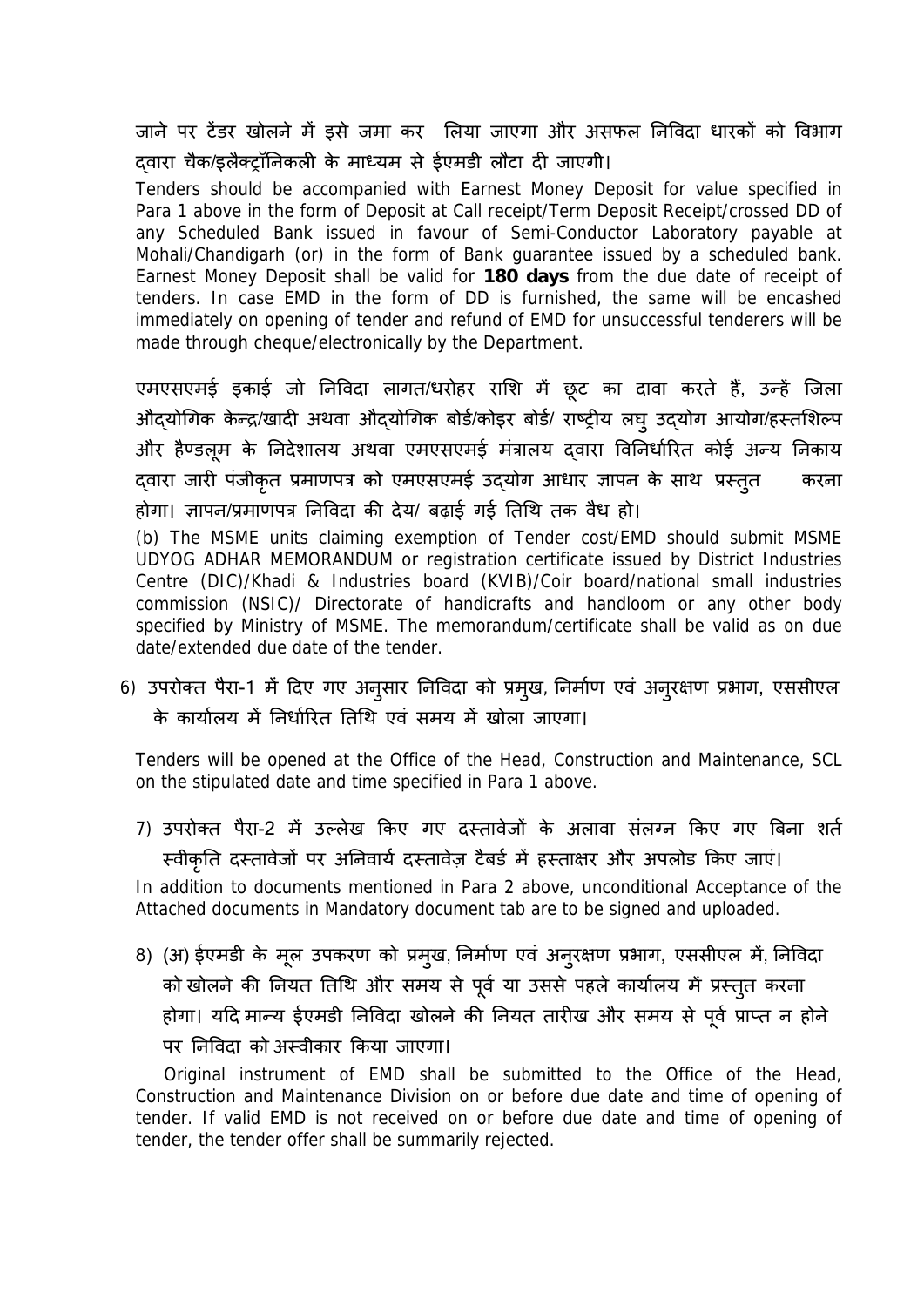(b) एमएसएमई इकाई जो निविदा लागत/धरोहर राशि में छूट का दावा करते हैं, उन्हें उपरोक्त पैरा 5(ब) में दर्शाए गए पंजीकृत प्रमाणपत्र के साथ एमएसएमई उद्योग आधार ज्ञापन की अनुप्रमाणित की हुई हार्ड प्रति प्रस्तुत करनी होगी अथवा उपरोक्त ज्ञापन और प्रमाणपत्र की हार्ड प्रति प्रमुख, निर्माण एव अनुरक्षण प्रभाग के कार्यालय में निर्विदा को खोलने की नियत तिथि एव समय से पूर्व प्रस्तुत करनी होगी। निर्विदा की हार्ड प्रति नियत तारीख और समय से पूर्व प्राप्त न होने पर निविदा को अस्वीकार किया जाएगा।

The MSME units claiming exemption of Tender cost / EMD should submit attested hard copy of MSME UDYOG ADHAR MEMORANDUM or registration certificate as indicated in Para 5 (b) above. The hard copy of above memorandum/certificate shall be submitted to the Office of the Head, Construction and Maintenance Division on or before due date and time of opening of tender. If hard copy is not received on or before due date and time of opening of tender, the tender offer shall be summarily rejected.

9) निविदा के मूल्य को निविदा दस्तावेज टैब से डाउनलोड किया जाएगा, दरों को निविदा सीट के निर्धारित कॉलम के अनुसार दिए जाएं और उसे उपरोक्त पैरा-1 में दिए गए नियत तिथि और समय से पूर्व अपलोड किया जाए।

The price bid shall be downloaded from the Bid documents tab, The rates are to be quoted in specified column of bid sheet and the same shall be uploaded before due date and time as mentioned in Para 1 above.

10)उपरोक्त दिए अनुसार निविदा को केवल ऑन लाइन मोड के माध्यम से ही प्रस्तुत किया जाए। अन्य मोड में प्रस्तुत की गई निविदा को स्वीकार नहीं किया जाएगा। अपलोडिंग करते समय ऐक्सल फाइल का नाम में कोई बदलाव नहीं किया जाएगा।

The tender submission should be made only through online mode as described above. No other mode of submission is acceptable. Filenames of any downloaded excel files shall not be changed while uploading.

11) िनिवदा खोलने की देय ितिथ को तकनीकी एवं वािणिÏयक िनिवदा को खोला जाएगा। तकनीकी एव वाणिज्यिक निविदा को खेलने पर विस्तृत छानबीन/ मूल्याकन किया जाएगा। टेक्नो-वाणिज्यिक निविदा के मूल्यांकन के दौरान, निविदाकार द्वारा दिए गए दस्तावेजों की विस्तृत छानबीन की जाएगी। यदि पाया गया कि कोई निविदा अहेता कसौटी को पूरा नहीं करती है तो वह इसी चरण मे निरस्त कर दी जाएगी और ऐसे प्रस्तावों को आगे की प्रक्रिया हेत् शामिल नहीं किया जाएगा। जिन निविदाकारों की निविदा छानबीन और तकनीकी मूल्याकन के दौरान योग्य पायी जाएगी उस निविदा को अलग से विशेष तिथि को खोला जाएगा (सफल निविदाकारों को इसकी सूचना दी जाएगी) और निविदा प्रक्रिया/शर्तों के अनुसार आगे की प्रक्रिया की जाएगी।

On the due date of opening, the Technical & Commercial bid will be opened. On opening of Technical & commercial bid, further detailed scrutiny / evaluation will be carried out. During the evaluation of techno-commercial bids, the documents furnished by the tenderers will be scrutinized in detail. Any tender, found as not fulfilling the eligibility criteria will be rejected at this stage and such offers will not be considered for further processing. The price bid of only those tenderers who have been qualified during the scrutiny and technical evaluation will be opened separately on a specified date (with due intimation to the qualified bidders) and further processed, as per tender procedure/ stipulations.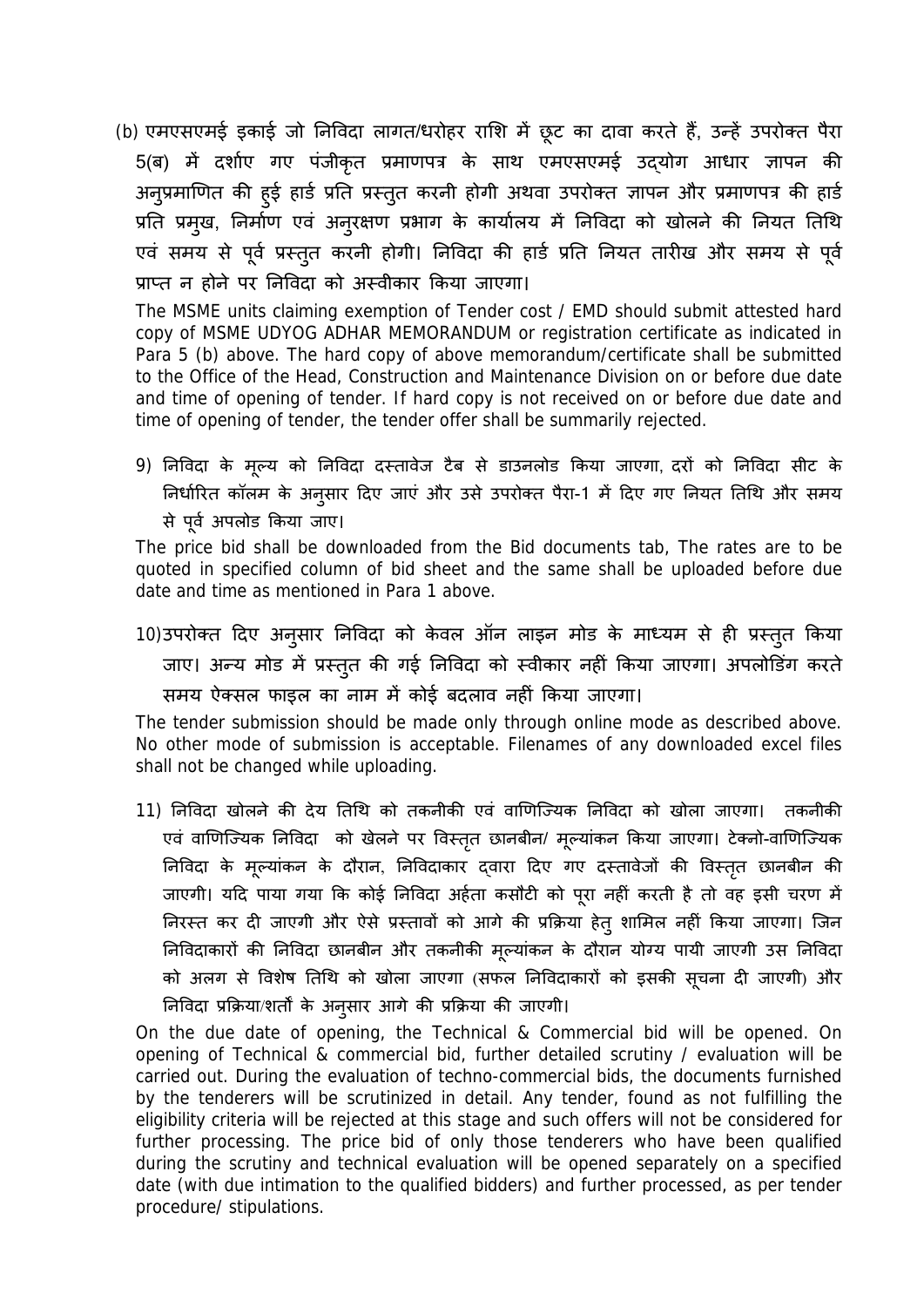12) ठेकेदार, जिसके दवारा प्रस्ताव स्वीकार किया गया है उसे मांगपत्र/कार्य आदेश जारी करने की तारीख से 15 दिन के भीतर अनुमानित राशि की 2% (दो प्रतिशत) की प्रत्याभूति पर कार्य निष्पादन करना आवश्यक होगा। यह प्रत्याभूति कॉल रसीद/सांवधि जमा रसीद के रूप में किसी भी अनुसूचित बैक द्वारा जारी सेमी-कंडक्टर लेबोरेटरी, मोहाली/चंडीगढ़ के पक्ष में देय होगी।

The contractor, whose offer is accepted, will be required to furnish performance guarantee of 2% (Two Percent) of the estimated amount within 15 days from the date of issue of letter of intent/work order. This guarantee shall be in the form of Deposit at Call receipt/Term Deposit Receipt of any Scheduled Bank issued in favour of Semi-Conductor Laboratory payable at Mohali/Chandigarh.

13)निविदा प्रस्तुत करने से पहले इच्छुक निविदाकार,ग्रुपनिदेशक,टीएसएसजी/ प्रमुख, सीएमडी/ इंजीनियर- एस.जी/ इंजीनियर एसएफ/ इंजीनियर एसई/ अभियंता एसडी की पूर्व अनुमति से कार्य सथल् का िनरीक्षण कर सकते।

Intending tenderers may inspect the site before submitting the tenders, with the prior permission of Group Director, TSSG/ Head CMD/ Engineer-SG / Engineer-SF/Engineer-SE/ Engineer-SD.

14)निदेशक एससीएल की ओर से निविदा स्**वीकार करने वाला प्राधिकरण न्यून या किसी** अन्य निविदा को स्वीकार करने हेतु बाध्य नहीं है और कोई कारण बताएं बिना किसी या प्राप्त सभी निविदाओं को रदद करने का अधिकार रखता है1 सभी निविदाएं जो निर्दिष्ट शतों में से यदि किसी शर्त को पूरा नहीं करती हो या कोई शर्त जिसमें निर्विदाकार द्वारा शर्तबद्ध छूट

दी गई हैं. निरस्त कर दी जाएंगी।

The tender accepting authority on behalf of Director SCL is not bound to accept the lowest or any other tender and reserves the authority to reject any or all the tenders received without assigning any reason. All tenders in which any of the prescribed condition is not fulfilled or any condition including that of conditional rebate is put forth by the tenderer shall be summarily rejected.

15) निदेशक, एससीएल की ओर से निविदा स्वीकार करने वाला प्राधिकरण कार्य जारी करने से

पूर्व निर्विदा को बदलने/ अथवा कार्य को कम करनेका अधिकार रखता है और निर्विदाधारक

इस विषय पर किसी भी प्रकार का दावा नहीं कर सकता है।

The tender accepting authority on behalf of Director SCL also reserves the right to alter the scope/or reduce quantum of work before issue of work order and the tenderer shall not have any claim what so ever on this account.

16)निदेशक, एससीएल की ओर से निविदा स्वीकार करने वाला प्राधिकरण निविदा को पूर्ण रूप से या उसके किसी भाग को स्वीकार रखने का अधिकार रखता है तथा निविदाकार को दिए गए मूल्य पर ही कार्य करना होगा।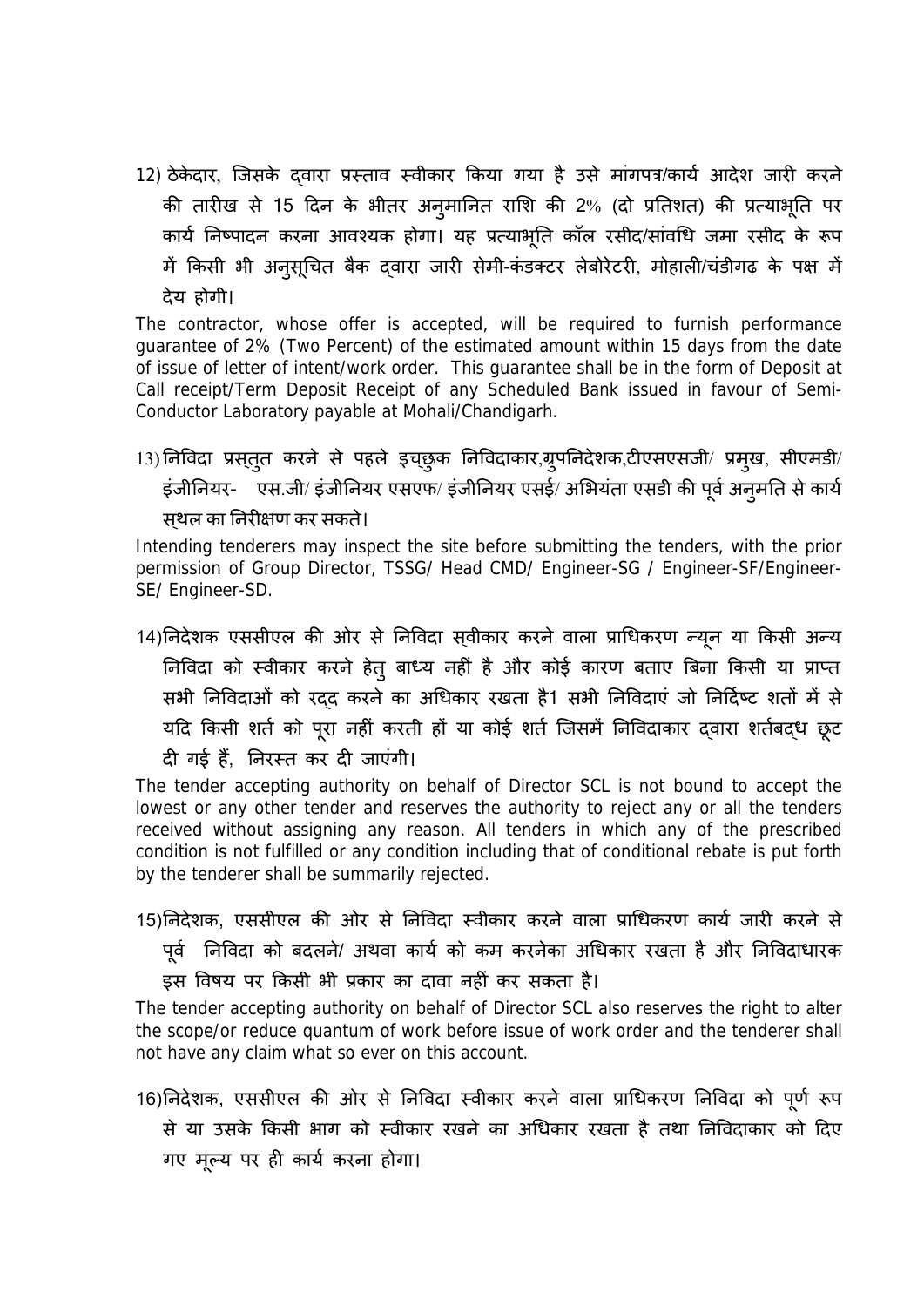The tender accepting authority on behalf of Director SCL reserves the right of accepting the whole or any part of the tender and the tenderer shall be bound to perform the same at the rate quoted.

17) निविदा के संबंध में प्रत्यक्ष या अप्रत्यक्ष रूप से कोई भी पक्ष प्रचार सख्तता से निषिद्ध है और ठेकेदार जिसने पक्ष- प्रचार करने की कोशीश की है उसके द्वारा प्रस्तुत की गई निविदा निरस्त कर दी जाएगी।

Canvassing directly or indirectly, in connection with tender is strictly prohibited and the tenders submitted by the contractors who resort to canvassing will be liable for rejection.

18) निविदा स्वीकार करने वालाप्राधिकरण सरकार दवारा समय-समय पर जारी की जाने वाली नीतियों के अनुसार प्रस्तावों को प्राथमिकता देने का विकल्प रखता है।

The tender accepting authority reserves the option to give preferences to the offers in accordance with the policies of the Government from time to time.

19) निविदाकार को विभाग के केन्द्र के उस प्रभाग में निविदा जमा करने की अनुमति नहीं दी जाएगी जिसमें संविदा जिम्मेदार कार्यरत व्यक्ति उसका/उसकी कोई नजदीकी रिस्तेदार है। उसे उन व्यक्तियों का नाम भी सूचित करना होगा जो उसके साथ किसी भी क्षमता में काम कर रहे हैं या जो उसके वहॉ कार्यरत हैं और जो अंतरिक्ष विभाग में कार्यरत राजपत्रित अधिकारी का नजदीकी रिस्तेदार है। ठेकेदार द्वारा इस शर्त का उल्लंघन करने पर उसके द्वारा जमा की गई निविदा रद्द कर दी जाएगी तथा संविदा निरस्त कर दी जाएगी।

The contractor shall not be permitted to tender for works in the Division of that particular Centre of the Department responsible for award and execution of contracts for which his/her near relative is working. He/she shall also intimate the names of persons who are working with him in any capacity or are subsequently employed by him and who are near relatives to any Gazetted Officer in the Department of Space. Any breach of this condition by the contractor would render him liable for rejection of tender or cancellation of contract.

20) निविदा, उपरोक्त पैरा 1 के अनुसार निविदा प्राप्ति की अंतिम तिथि से कम से कम 120 दिनों तक मान्य होनी चाहिए। यदि निविदा खोलने के बाद, निविदाकार निविदा दस्तावेज मे दिए गए कार्य को मान्य अवधि के अंदर निविदा प्रस्ताव वापस अथवा संशोधन करता है अथवा निविदा दस्तावेज में दी गई तारीख से पहले दिए गए कार्य अथवा कार्य निष्पादन प्रत्याभूति जमा करने में असमर्थ पाया जाता है, तो निविदाकार को एक वर्ष के लिए कार्य से निलंबित किया जाएगा और निलंबन आदेश जारी होने की तारीख से इसरों के किसी भी केन्द्र/यूनिट में कार्य करने की अनुमति नहीं दी जाएगी।

The tender should be valid for **minimum period of 120 days** from the due date of receipt of the tender specified in Para 1 above. If after opening of tender, the tenderer withdraw or modify bid during the period of validity of tender specified in the tender document or after award of work, the tenderer fail to sign the contract or submit the performance guarantee before the deadline in the tender documents , the tenderer shall be suspended for one year and shall not be eligible to bid for works in any of the ISRO Centres/Units from the date of issue of suspension order.